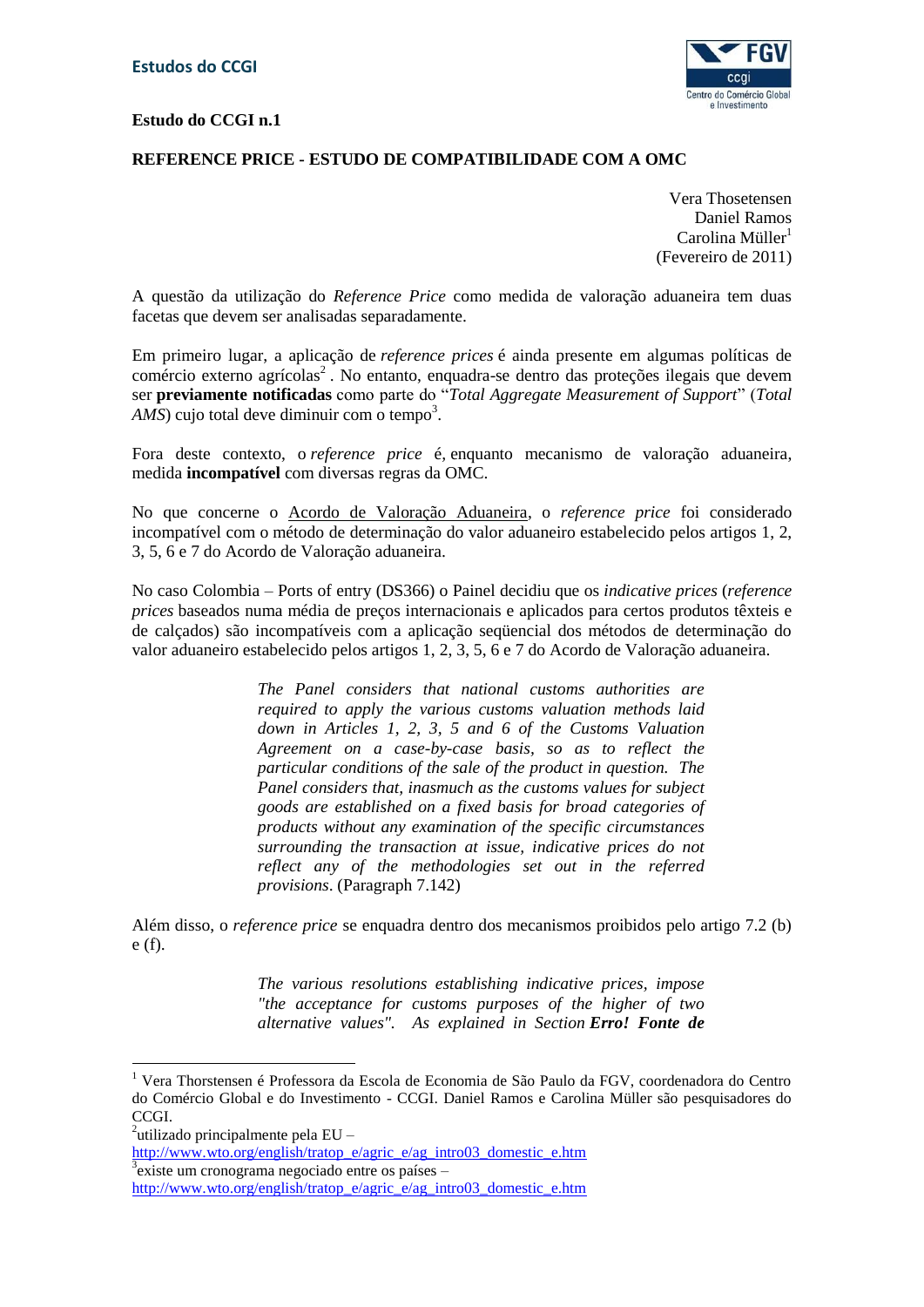*referência não encontrada., for products subject to indicative prices, customs duties and sales taxes are levied at the time of inspection on the basis of the higher of two values: the declared value or the indicative price. The Panel therefore finds that Article 128.5 e) of Decree No. 2685 and Article 172.7 of Resolution No. 4240 as well as the various resolutions establishing indicative prices, which mandate the use of indicative prices for customs valuation purposes are inconsistent with Article 7.2(b) of the Customs Valuation Agreement. Moreover, as also explained above, in cases in which the declared value is lower than the indicative price, an importer has to "correct" the import declaration and pay custom duties and sales tax based on the indicative price If the importer refuses to do so, the importer has no choice but to re-ship the goods or abandon them. As a result, only two possible scenarios exist when subject goods are submitted for customs clearance: either customs duties and sales tax are collected on the basis of a value equal or higher than the indicative price; or the goods are not imported into Colombian customs territory at all. In practice, this results in a system in which customs duties and sales tax are never levied on the basis of a value lower than the one provided by the indicative price. For this reason, the Panel concludes that indicative prices amount to "minimum prices" and, therefore, finds that Article 128.5 e) of Decree No. 2685 and Article 172.7 of Resolution No. 4240 as well as the various resolutions establishing indicative prices which mandate the use of indicative prices for customs valuation purposes are also inconsistent with Article 7.2(f) of the Customs Valuation Agreement.* (Paragraphs 7.149-7.150)

Interessante notar que um dos pontos mais importantes da argumentação colombiana pela validade de seu mecanismo de *reference price* foi a necessidade de se evitar **fraudes** devido à sua preocupação com "significant ongoing problems with under-invoicing and smuggling in relation to [certain] products, with particular emphasis placed on those arriving from the CFZ and Panama." Este quesito não fez diferença para a análise do Painel que determinou a incompatibilidade da medida.

> *In reaching its conclusions, the Panel recognizes that WTO Members have a legitimate right to apply measures aimed at combating under-invoicing, smuggling and money laundering. However, these measures should be WTO-consistent or fall within the exceptions included in Article XX of the GATT 1994 which allow WTO Members to justify an otherwise WTOinconsistent measure*. (Paragraph 7.155)

A Colômbia também argumentou que tal *reference price* não seria uma medida de valoração aduaneira, mas sim uma medida de garantia (para evitar fraudes). O Painel considerou, no entanto, que a elevação do valor declarado do produto para se equiparar ao *reference price* estabelecido configuraria sim um mecanismo de valoração aduaneira (ainda que os mecanismos "normais" de valoração aduaneira fossem aplicados em etapa posterior do controle aduaneiro).

> *In sum, these three specific cases of application of the challenged provisions seem to confirm the view that the disbursement that the importer must make in order to obtain the*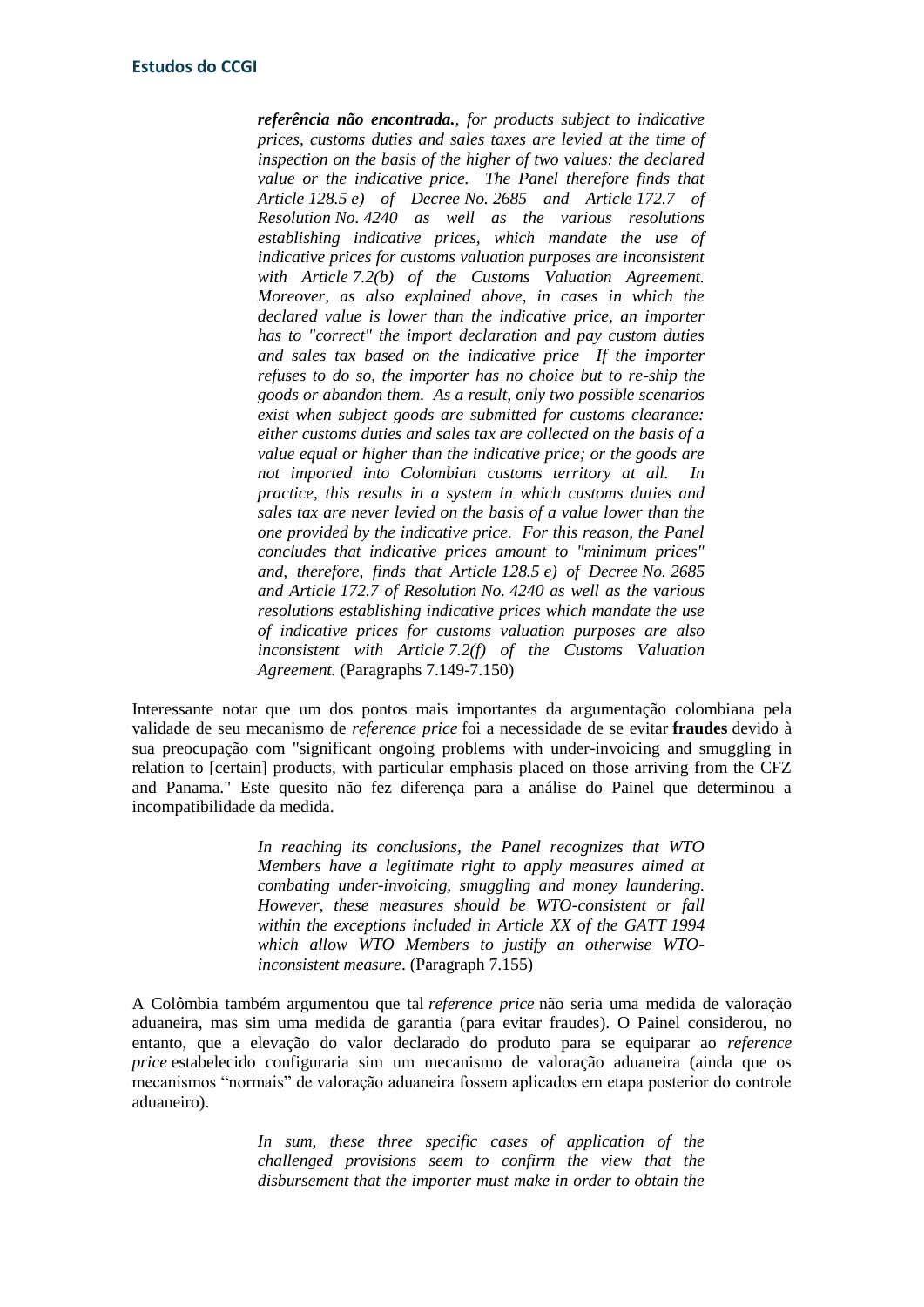*release of the goods subject to indicative prices is in fact a "payment" and not a "guarantee in the form of a cash deposit". These three examples show that, after such a payment, there is a review mechanism during which Colombian customs authorities determine a custom value according to the criteria established by the Customs Valuation Agreement, and decide on that basis whether the importer is entitled to a refund of the sum that it had paid in excess. The evidence produced by the parties, however, seems inconclusive as to whether this review process takes place automatically in all cases. At any rate, the review process itself appears quite lengthy, taking two years or more for an importer to obtain a refund. (…) Accordingly, the Panel concludes that Colombia's use of indicative prices (…) constitutes customs valuation within the meaning of the Customs Valuation Agreement.* (Paragraphs 7.128-7.130)

Finalmente o Painel decidiu que a medida colombiana violava o princípio de Tratamento Nacional (TN) já que apenas o produto importado teria seu valor majorado, incidindo assim maiores impostos, ainda que o produto nacional tivesse valor abaixo do *reference price* estabelecido.

> *Under Article III:2, the imposition of internal taxes or charges in excess of taxes assessed on domestic products has typically resulted from Members' imposition of different tax rates on domestic and imported products. In this case, however, Panama is claiming that taxation in excess results from the use of a different tax base for imported products than that used for domestic goods, which leads to the imposition of higher sales tax on imported goods. (…), in each and every case in which the value declared by the importer is lower than the corresponding indicative price and the transaction price of the like domestic product is both lower than the indicative price and higher than the "market price", Colombian tax officers are required by Article 459 (in connection with Article 128.5 e) of Decree No. 2685 and Article 172.7 of Resolution No. 4240) to collect sales tax on the basis of a taxable base that will be necessarily higher than the one that would have been used had the product been a domestic like product. Thus, unlike the case of the tax measure in Dominican Republic – Import and Sale of Cigarettes, in the present case the application of a taxable base for imported goods higher than the one used for domestic like products is inherent in the design and structure of the legislation that authorizes the application of indicative prices.* (Paragraphs 7.187 – 7.193)

Mesmo dentro do contexto do Acordo de Agricultura (desde que não faça parte do *Total AMS*), a utilização de *reference price* viola seu artigo 4.

No caso Chile – *Price Band System* (DS207) o OA decidiu que o mecanismo de banda de preços usado pelo Chile para determinar o valor de produtos de commodities agrícolas, mecanismo necessário, segundo o Chile, para equilibrar a alta variabilidade no preço destes produtos no mercado internacional, equivaleria a um *reference price*, que por sua vez poderia configurar "*variable import levies*" ou "*minimum prices*".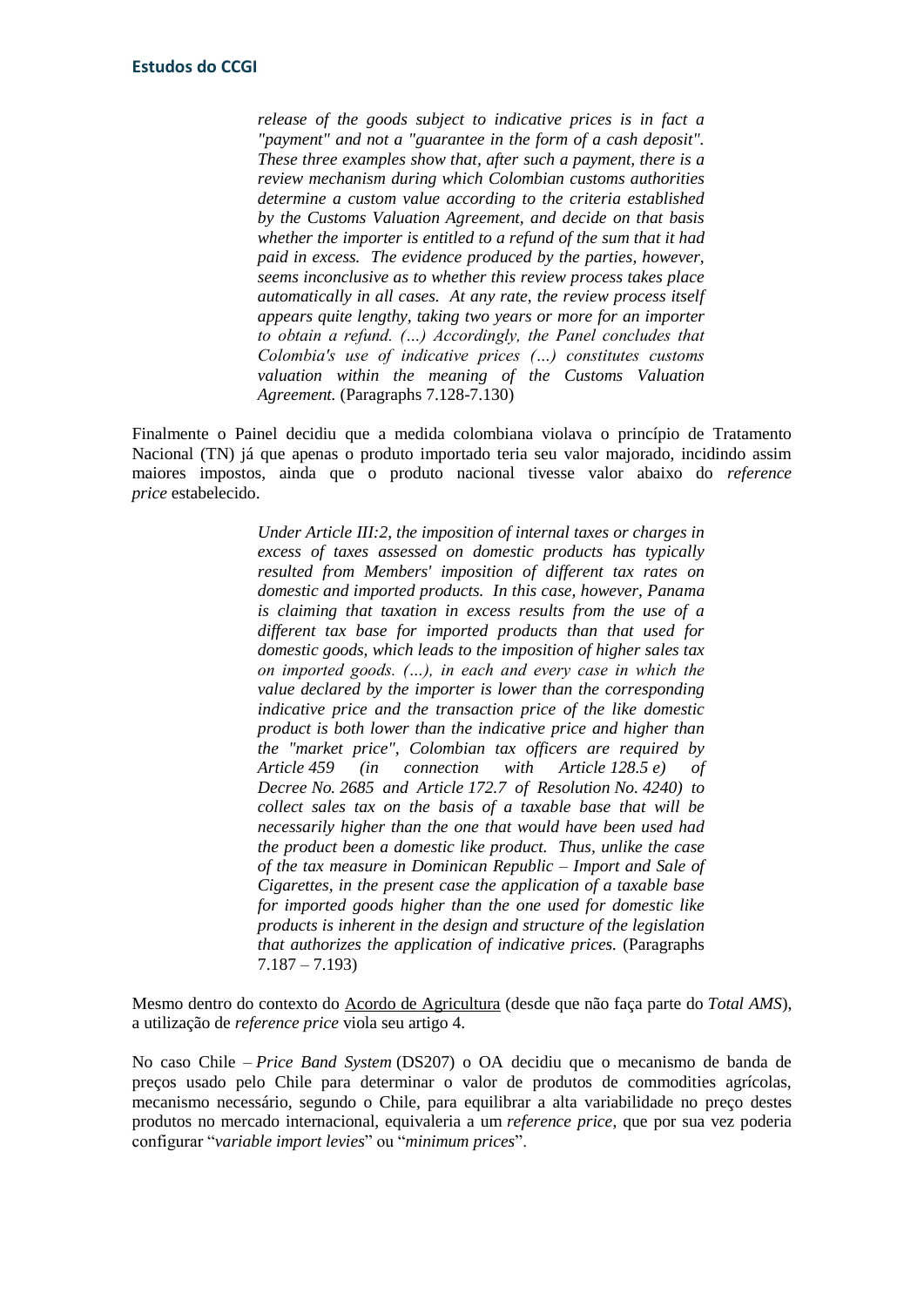*Thus, although there are some dissimilarities between Chile's price band system and the features of "minimum import prices" and "variable import levies" we have identified earlier, the way Chile's system is designed, and the way it operates in its overall nature, are sufficiently "similar" to the features of both of those two categories of prohibited measures to make Chile's price band system—in its particular features—a "similar border measure" within the meaning of footnote 1 to Article 4.2*. (Paragraph 252)

Estes dois tipos de barreiras tarifárias deveriam figurar dentro da notificação prévia dos mecanismos de proteção agrícolas que seria *phased out* integrando o "*Total Aggregate Measurement of Support*" do acordo de Agricultura. De contrário, tais medidas são incompatíveis com o artigo 4 do acordo de Agricultura, configurando a proibição explicitada na *footnote 1* do artigo 4.2 do mesmo acordo.

Interessante notar que nesse caso, por se tratar de regime específico do Acordo de Agricultura, toda uma argumentação sobre os problemas causados pela utilização de *reference prices* é feita pelo OSC, demonstrando que, ainda que tolerado (sob perspectiva de futura extinção), a prática é inconsistente com os princípios e regras do sistema multilateral.

> *In our view—even though Chile's price bands are set in relation to world prices from a past five-year period—Chile's price band system can still have the effect of impeding the transmission of international price developments to the domestic market in a way similar to that of other categories of prohibited measures listed in footnote 1. There are factors other than world market prices that are relevant to the assessment of Chile's price bands. (…) In addition to the lack of transparency and the lack of predictability that are inherent in how Chile's price bands are established, we see similar shortcomings in the way the other essential element of Chile's price band system—the reference price—is determined. As we have explained, the duties resulting from Chile's price band system are equal to the difference between the price band thresholds and the reference price. Chile sets the reference price on a weekly basis, and it does so in a way that is neither transparent nor predictable. (Paragraphs 246-247)*

### **Neste sentido percebe-se que:**

1) A prática de utilização do *reference price* é vista como danosa ao comércio e contrária aos princípios da OMC. Isso porque é tida como uma barreira para a transmissão, ao mercado interno, da flutuação dos preços internacionais. Além disso, a prática é geralmente acompanhada por um processo pouco previsível e transparente para o agente econômico;

2) Ela é incompatível com as regras da OMC (Acordo de Valoração Aduaneira - Arts. 1, 2, 3, 5, 6, 7. 7.2(b) e 7.2(f) além de se enquadrar dentro das medidas proibidas no *footnote 1* ao Art. 4.2 do Acordo de Agricultura, podendo por fim violar mesmo o princípio de Tratamento Nacional)

3) Uma alternativa para se evitar fraudes sobre o real valor do bem importado seria, em primeiro lugar, **evitar** o termo *reference price*. Este termo já traz em si uma carga conotativa que foi julgada incompatível com as regras do OMC. Em segundo lugar a medida nacional poderia **prever** a passagem pelos métodos de determinação do valor aduaneiro estabelecidos no Acordo de Valoração Aduaneira. Vale frisar aqui que o Órgão de Solução de Controvérsias, como visto,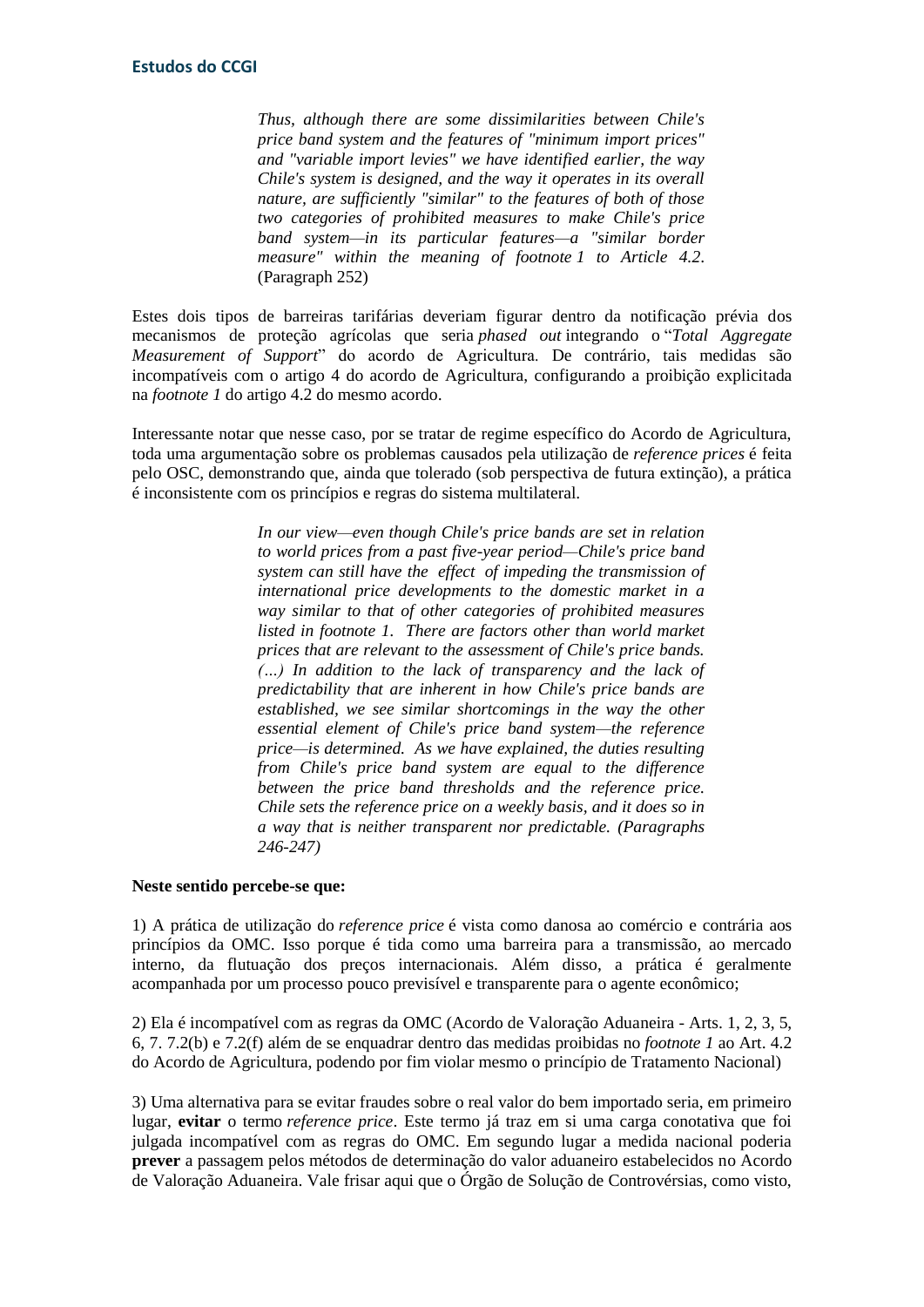### **Estudos do CCGI**

já sinalizou que tal medida deve respeitar a ordem destes métodos, **não importando** se por razões de **fraude ou outras**. Em terceiro lugar, a medida deveria buscar ser **previsível e transparente**. O comentário introdutório ao Acordo de Valoração Aduaneira, em seu parágrafo segundo, estabelece a seguinte ordem:

> *Where the customs value cannot be determined under the provisions of Article 1 there should normally be a process of consultation between the customs administration and importer with a view to arriving at a basis of value under the provisions of Article 2 or 3. It may occur, for example, that the importer has information about the customs value of identical or similar imported goods which is not immediately available to the customs administration in the port of importation. On the other hand, the customs administration may have information about the customs value of identical or similar imported goods which is not readily available to the importer. A process of consultation between the two parties will enable information to be exchanged, subject to the requirements of commercial confidentiality, with a view to determining a proper basis of value for customs purposes.*

> *Articles 5 and 6 provide two bases for determining the customs value where it cannot be determined on the basis of the transaction value of the imported goods or of identical or similar imported goods. Under paragraph 1 of Article 5 the customs value is determined on the basis of the price at which the goods are sold in the condition as imported to an unrelated buyer in the country of importation. The importer also has the right to have goods which are further processed after importation valued under the provisions of Article 5 if the importer so requests. Under Article 6 the customs value is determined on the basis of the computed value. Both these methods present certain difficulties and because of this the importer is given the right, under the provisions of Article 4, to choose the order of application of the two methods.*

> *Article 7 sets out how to determine the customs value in cases where it cannot be determined under the provisions of any of the preceding Articles.*

Seguem abaixo os artigos relevantes citados:

#### **Article 4: Market Access (Agreement on Agriculture)**

1. Market access concessions contained in Schedules relate to bindings and reductions of tariffs, and to other market access commitments as specified therein.

2. Members shall not maintain, resort to, or revert to any measures of the kind which have been required to be converted into ordinary customs duties(**1**), except as otherwise provided for in Article 5 and Annex 5.

(*footnote original*) **1** These measures include quantitative import restrictions, variable import levies, minimum import prices, discretionary import licensing, non-tariff measures maintained through state-trading enterprises, voluntary export restraints, and similar border measures other than ordinary customs duties, whether or not the measures are maintained under countryspecific derogations from the provisions of GATT 1947, but not measures maintained under